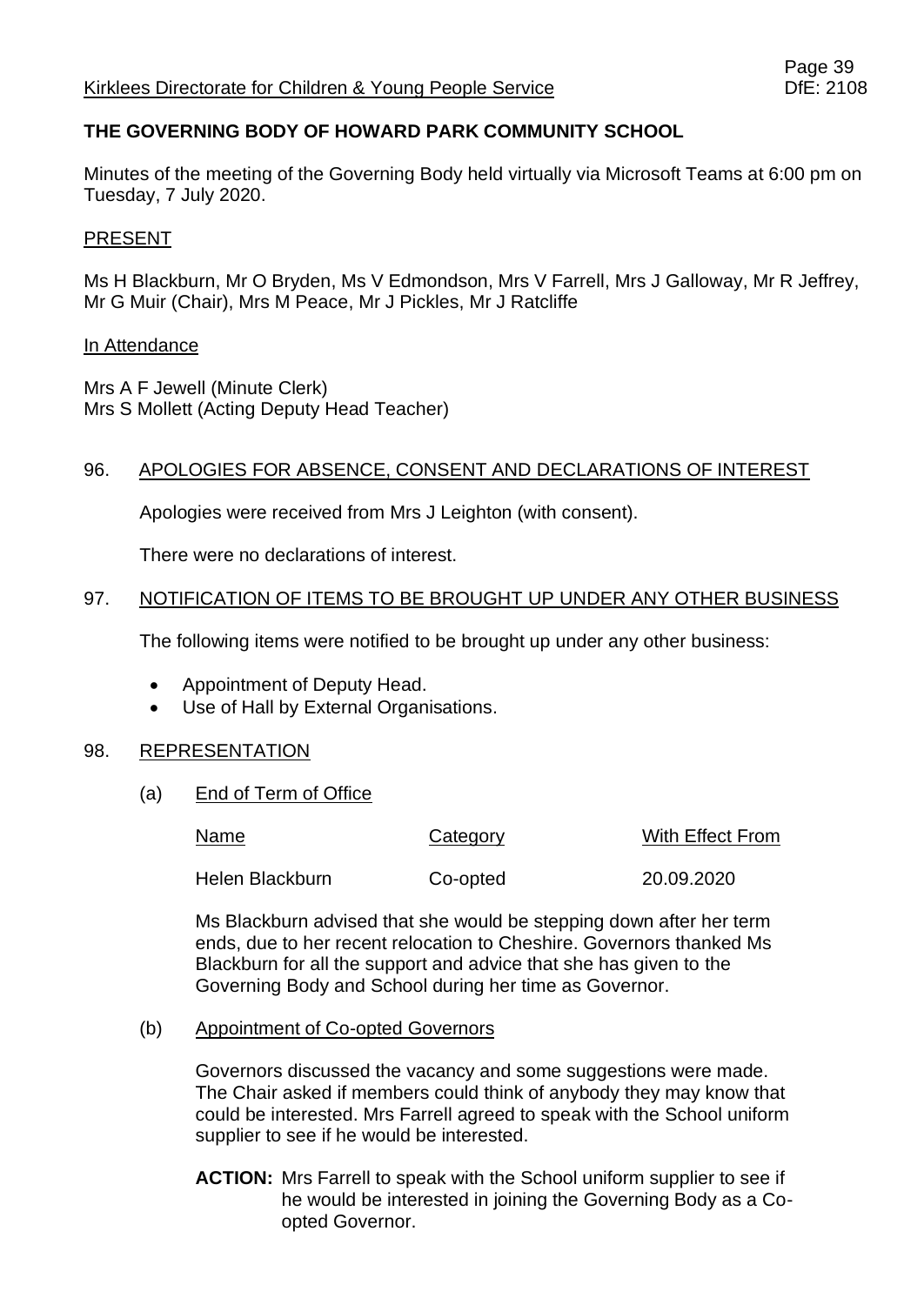(c) Staff Governor Vacancy

**RESOLVED:** That this item be deferred until September (Minute 78 refers).

#### 99. MINUTES OF THE MEETING HELD ON 5 MAY 2020

**RESOLVED:** That the minutes of the meeting held on 5 May 2020 be approved as a correct record and signed by the Chair at a future meeting, subject to the following amendment:

It was noted that the meeting had started at 1:00 pm, not 6:00 pm.

#### 100. MATTERS ARISING

Head Teacher's Report and Governors' Questions

#### **Q: Is there any update with regards to the website?**

**A:** The website has been transferred to a different domain name. We have had a few problems with emails not working. We have purchased a second domain name and the construction of the new website will be completed during the summer holiday. Everything that was on the previous website will be transferred onto the new one.

#### 101. REPORTS FROM COMMITTEES

#### (a) Finance Committee

Mr Bryden reported that the Committee had met on Tuesday, 23 June 2020 virtually. The majority of the meeting had been discussing the impact of Covid-19, as well as the purchase of bins and other cleaning materials. It was hoped that some funding would by refunded by the LA. The School had lost their deposit with 'The Chocolate Story' who would not give a refund. Overall spending is on track. It is inevitable that some of this year's surplus will be used towards purchases to cover Covid-19 items. Mrs Farrell advised that Schools have to place a bid by 21 July to the LA but are limited as to what they can reclaim.

**ACTION:** Mr Bryden to send out the draft Minutes to Governors via email.

(b) Standards & Effectiveness Committee

Ms Blackburn reported that the Committee meeting had been cancelled, as there would not have been much to discuss due to the School having been closed. The LA had advised not to hold meetings unless they were necessary. Data will start again in September and from then this will become very important to keep a track of.

## 102. HEAD TEACHER'S REPORT (INCLUDING REVIEW OF SCHOOL DEVELOPMENT PLAN) AND GOVERNORS' QUESTIONS

The report had been circulated to Governors prior to the meeting. The Head Teacher gave a verbal summary and invited questions from Governors.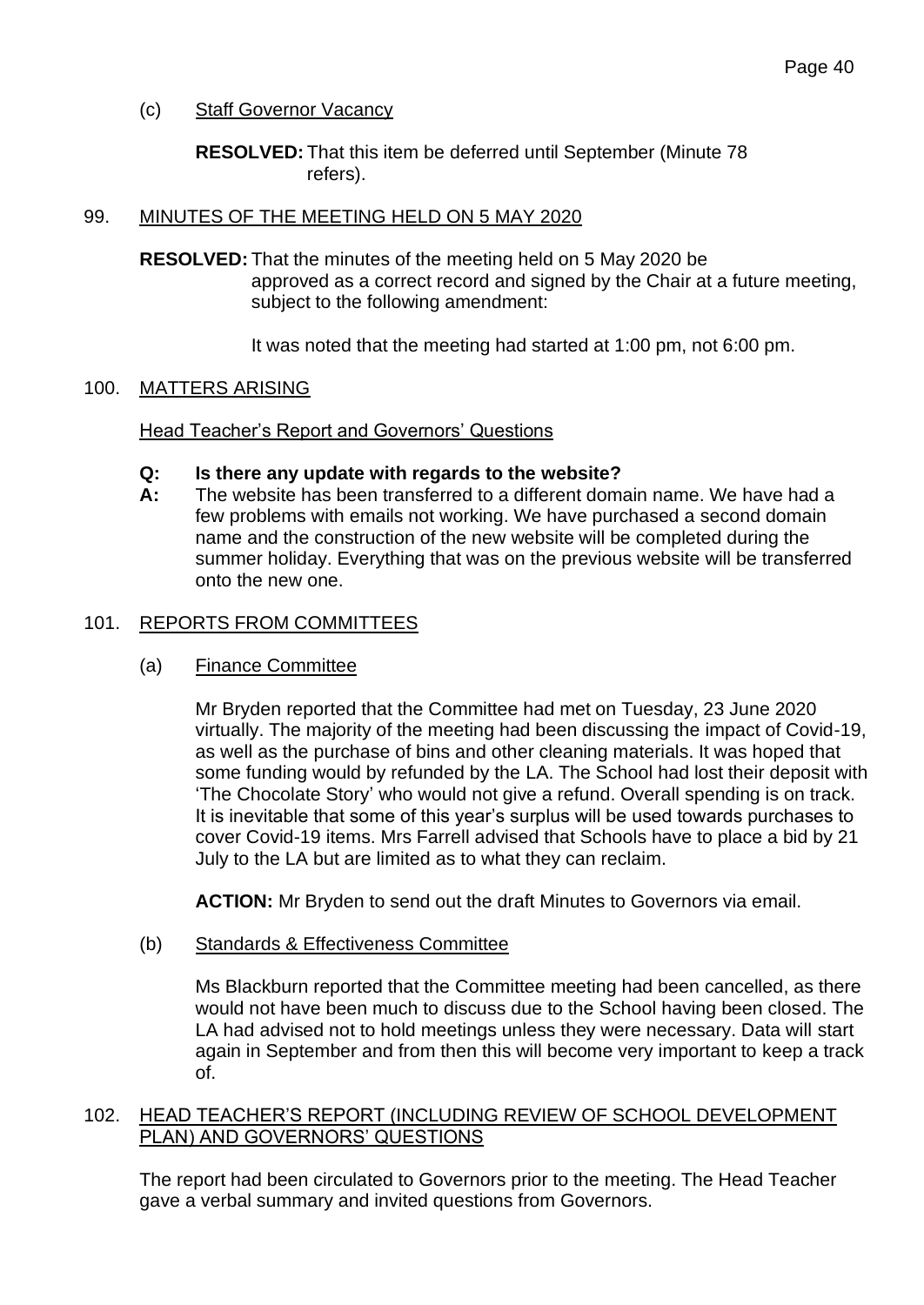# (a) Coronavirus Update

Governors noted the following:

- The School has had 50% of pupils back in as they wanted to get as many children back as possible. In particular there has been a push for key worker and vulnerable children to attend.
- Numbers have increased, every parent who wished to send their child in has been able to. Only a small number have been turned away – e.g. if a child is in Year 2, 3, 4 or 5 and they are not classed as vulnerable or a child of a key worker.
- The bubbles are working well and pupils have settled in well.
- The new systems are working, and the vast majority of parents are following the requirements.
- Children are pleased to be back.

From September the Government has advised that all children should return to School. There is a lot to work through and a lot of implications. The School wishes to stick to the bubble idea as much as possible and also need to try to resolve breakfast and after School clubs. It was hoped that these could re-open as they are vital to some parents, as well as a source of income to the School. Schools will not be able to shorten the academic day from September.

It was noted that the School will have to do more in September for those children who have been out of school since March. Good contact has been kept with vulnerable children. The £1 billion funding announced by the Government could amount to £75 per pupil. Disadvantaged children (and Pupil Premium) can be registered for the national tutoring programme, which is after School virtual tuition. The School will need to consider children who may have to isolate or those who show symptoms, so that they can ensure their learning continues whilst at home.

- **Q: How would that differ from the past few months? Will it be the same again or will you be able to focus more?**
- **A:** We should be able to focus more. We are thinking about trying to sort out a laptop loan scheme, as we have some mini laptops in School which can work on their own but are unable to be used on the network. We also have some older staff laptops which could be used to loan out to families who do not have computers. We are also looking at lessons that children can still do over the holiday via the National Academy etc. and we are hoping to purchase some CGP home learning books. We will be sending out a form shortly to see which parents would like them to be sent home.

It was noted that if a loan scheme was agreed then a formal Agreement would need to be drafted.

- **Q: Is the going to be the same next year?**
- **A:** Some items will be carried forward but after the guidance issued last week some of it will change.
- **Q: Will you still be wanting to promote a greater level of parent involvement at the School?**
- **A:** In principle yes but it will be difficult, as at the moment we cannot have parents coming into the building. We are hoping to re-open the library in the School, as the School cannot promote a love of reading without having the library open.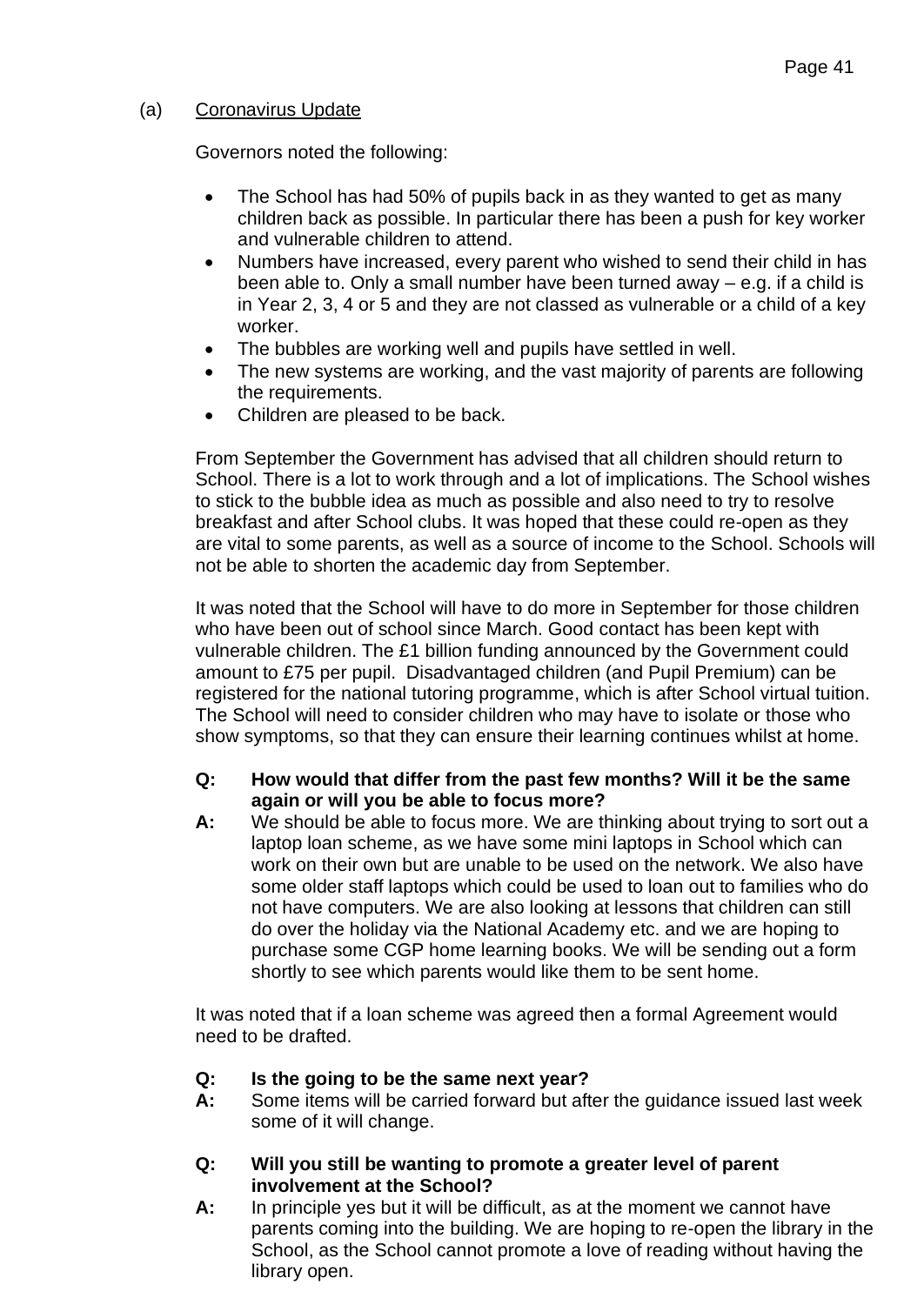We would also like to use the library for after school and invite parents in to come and support their children and run it like a Resource Centre.

(b) Staffing

It was noted that Mrs King would be leaving at October half term to go on maternity leave. Another teacher will also be leaving at the same time to go on adoption leave. Mrs Mollett will be placed in Year 1 to ensure consistency for pupils. From the October half term an NQT will be appointed to work either 2 or 3 days.

## **Q: Will Mrs Mollett going into Year 1 affect her role as acting Deputy Head?**

**A:** This will impact on the volume of work so she will only be teaching part time. It is important that next year we focus on catching up and quality of teaching will be very important in the classroom. Year 1 will be the hardest year group to teach, as those children will have missed a big part and it was already a big jump from Reception to Year 1. Mrs Mollett has experience in Early Years and she has knowledge of Year 1.

## 103. A STRATEGIC APPROACH TO REDUCING THE IMPACT ON DISADVANTAGED PUPILS

This NGA document had been sent via the Governor Clerking Service prior to the meeting and all Governors had seen it.

It was noted that any money saved on staffing from October would be diverted back to pupils. The Head Teacher advised that it would be difficult to decide whether interventions or lessons are more important than the other.

## 104. CONSIDERING THE PUPIL PREMIUM STRATEGY IN THE LIGHT OF COVID-19

Mrs Farrell confirmed that the Government had announced that Sports Premium funding would be continued, as they recognise the importance of sport on childrens' mental health and wellbeing. The School is expecting a further £10,000 from this in October. The Head Teacher advised that he would like to bring Bradford City back in to continue their coaching. It was noted that there are caveats around spending Sports Premium funding. It is currently not known what the situation will be regarding swimming. A slot at Tong High School has been booked.

Pupil Premium will come down to how staff are used in School to support and enable accelerated learning. The assessments used will be looked at in early September. It was likely that purchases will be made to evidence progress and impact.

## 105. LONG TERM STRATEGIC OBJECTIVES

Governors discussed that they hope the School can eventually return to normal.

#### 106. SAFEGUARDING

There are no causes for concern and it was mentioned that nothing has come to light recently that people were not already aware about. One family went onto a child protection plan prior to lockdown. A large percentage of those that are of a concern are already in School.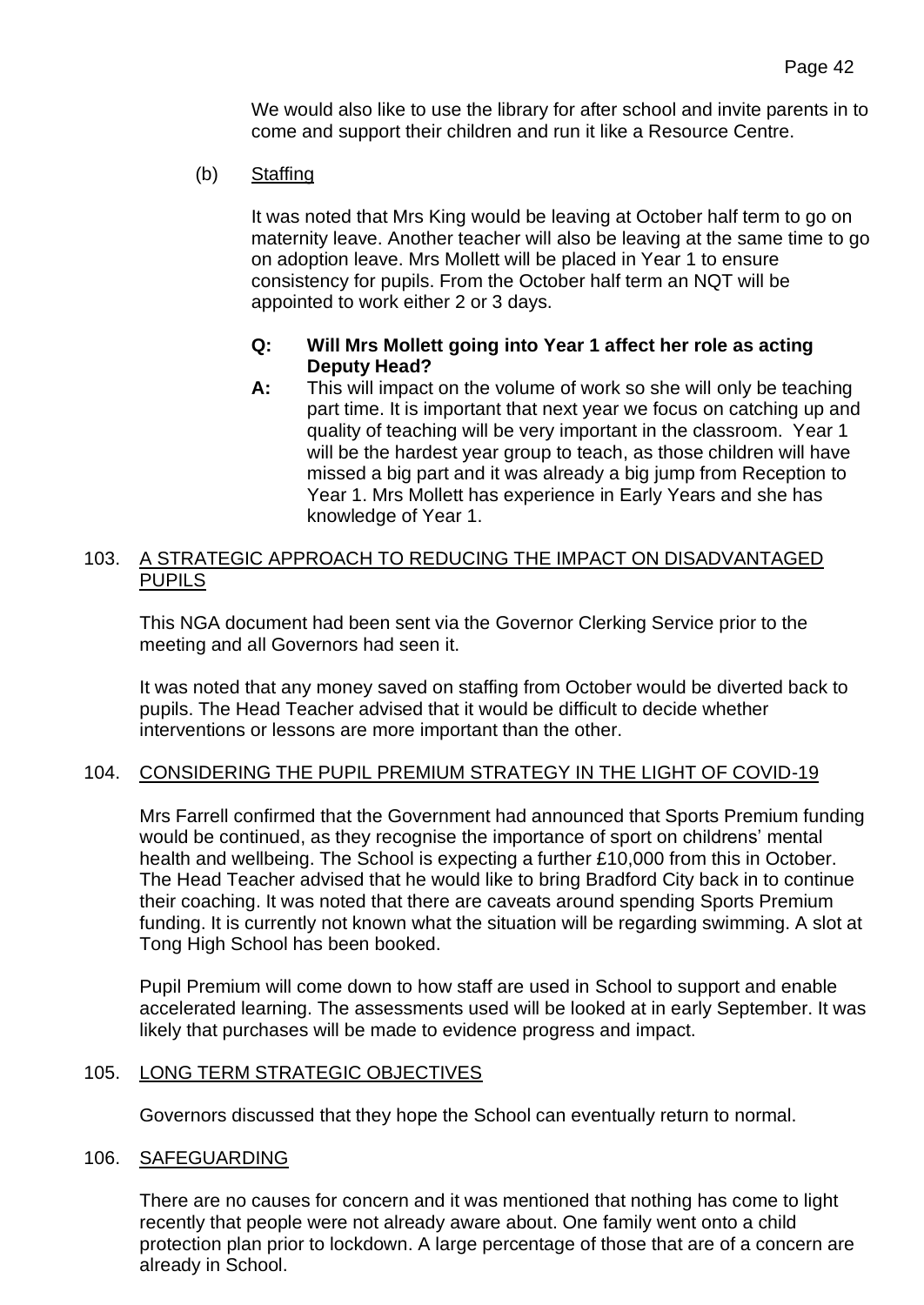# **Q: Do support workers still come into the Centre?**

**A:** No. Home visits have been drastically reduced.

#### 107. REVIEW OF POLICIES

**RESOLVED:** That Governors approved the following policies:

- Privacy Notice.
- Dog Policy.

It was noted that the School holds a register of all policies and their review dates.

#### 108. GOVERNOR TRAINING AND GOVERNOR VISITS

No visits or training had been completed. It was agreed that Governor visits would be reviewed in September as to whether these can commence or not. The Chair encouraged Governors to enroll for online training courses. Mrs Farrell confirmed that all Governors had a login for the LA website.

**RESOLVED:** That Governor visits be reviewed in September.

#### 109. GOVERNING BODY SELF REVIEW

Governors were sent the document prior to the meeting.

#### 110. ANY OTHER BUSINESS

(a) Use of Hall by External Organisations

The Head Teacher advised that he had agreed to the Church using the Hall during the summer break. There are no other bookings for the Hall. After some discussion it was agreed to review the situation again in September as to whether the premises should be used by external organisations or the community.

**RESOLVED:** That the situation be reviewed in September.

*Mrs Mollett left the meeting at this point.*

## 111. DATES OF FUTURE MEETINGS AND AND POSSIBLE AGENDA ITEMS

**RESOLVED:** That the next meetings of the Governing Body be held on the following dates:

Full Governing Body

Tuesday, 15 September 2020 at 6:00 pm (remotely via Microsoft Teams) Monday, 9 November 2020 at 6:00 pm.

Standards & Effectiveness Committee

Tuesday, 13 October 2020 at 5:00 pm.